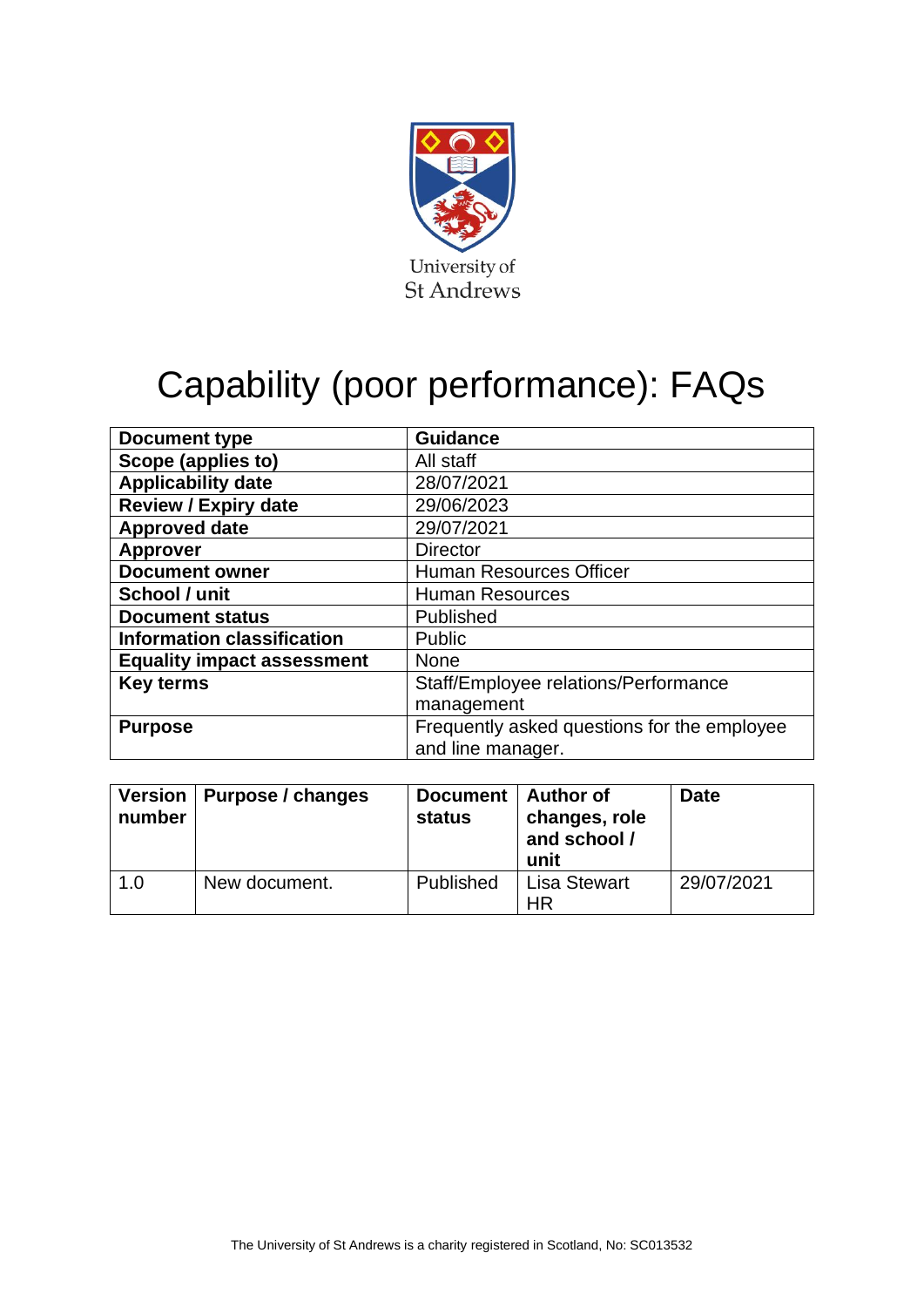# **Table of contents**

| <b>Employee FAQs</b>                                                                                                                    | 3              |
|-----------------------------------------------------------------------------------------------------------------------------------------|----------------|
| I can't help being ill, why am I being put through this process?                                                                        | 3              |
| I think my manager is picking on me, I'm not the only one that doesn't follow procedure.                                                | 3              |
| I'm concerned that I am going to lose my job.                                                                                           | 3              |
| <b>Line manager FAQs</b>                                                                                                                | 4              |
| When would I use the Capability (Poor Performance) Policy?                                                                              | 4              |
| What steps should be taken before invoking the Capability Policy?                                                                       | 4              |
| Is this process like discipline?                                                                                                        | 4              |
| Who should address the issues of performance/attendance with the employee?                                                              | 4              |
| Can employees be accompanied to the meeting?                                                                                            | 4              |
| What structure should the informal meeting take?                                                                                        | $\overline{4}$ |
| Do I need to take notes of meetings held as part of the informal stage?                                                                 | $\overline{4}$ |
| If performance/attendance improves following the informal discussion, what happens next?                                                | 5              |
| Do I need to follow each step of the process?                                                                                           | 5              |
| I started the process and performance improved so I stopped. The same issues are arising again,<br>do I have to start at the beginning? | 5              |
| What sort of support should I put in place to improve attendance?                                                                       | 5              |
| What sort of performance issues would lead to invoking the capability procedure?                                                        | 5              |
| What happens if the employee dismisses the concerns I have?                                                                             | 5              |
| How much time should I give an employee to improve?                                                                                     | 5              |
| I am concerned about addressing issues of this nature in my team.                                                                       | 5              |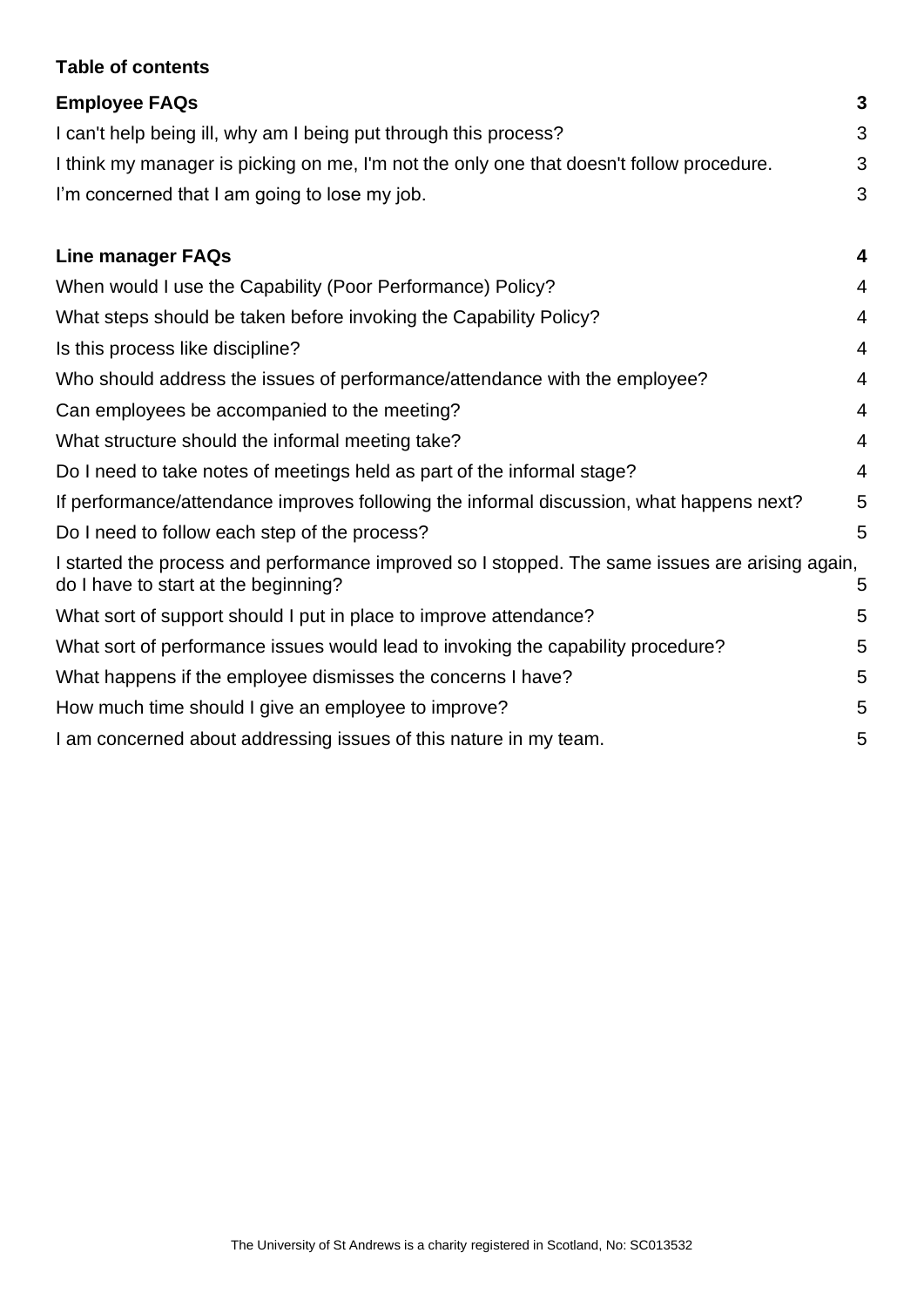# <span id="page-2-0"></span>**Employee FAQs**

# <span id="page-2-1"></span>**I can't help being ill, why am I being put through this process?**

The University understands that all employees will be ill at some point during their employment, but your absence is more frequent and higher than what would reasonably be expected. This process is an opportunity to work with your line manager, to ensure support is put in place and that advice is given from [Occupational Health](https://www.st-andrews.ac.uk/ehss/occupationalhealth/) to improve your attendance at work. Unfortunately, persistent absence must be addressed because the impact of you not being at work means your colleagues have to cover for you and this is not something that can be sustained in the longer term.

## <span id="page-2-2"></span>**I think my manager is picking on me, I'm not the only one that doesn't follow procedure.**

Capability should not be viewed as a punitive measure but an opportunity to support you to perform to the required standards. Your line manager should be able to provide you with examples of the concerns they have, and you should be given the opportunity to respond.

#### <span id="page-2-3"></span>**I'm concerned that I am going to lose my job.**

The purpose of this process is to work with you to bring your performance/attendance up to the required standard. A framework should be put in place to support you during this process with regular reviews. If you have any concerns or don't understand what you are being asked to do you must raise them with your line manager immediately. If your performance does not improve despite the measures put in place to support you, it may result in a dismissal hearing, but you will be given every opportunity to improve prior to this step.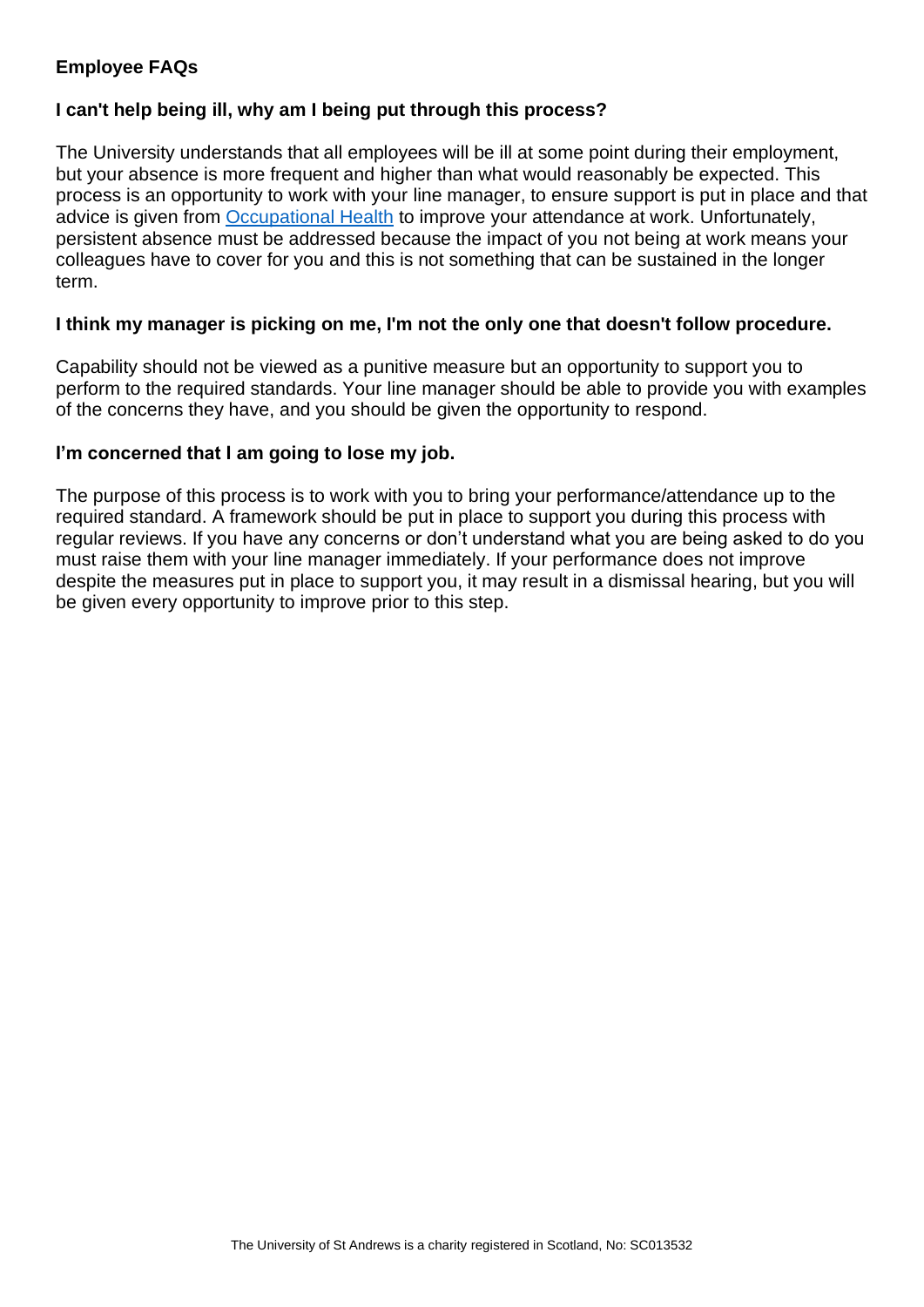# <span id="page-3-0"></span>**Line manager FAQs**

# <span id="page-3-1"></span>**When would I use the Capability (Poor Performance) Policy?**

You would use this policy if you have concerns regarding an employee's ability to do their job or where an employee has persistent short-term absence.

## <span id="page-3-2"></span>**What steps should be taken before invoking the Capability Policy?**

Where concerns arise regarding performance or attendance, it is important that the line manager addresses these concerns as they arise. It may be necessary to have an initial meeting with the employee to discuss the concerns and to set out what might happen if improvement is not seen e.g. invoking the capability procedure.

## <span id="page-3-3"></span>**Is this process like discipline?**

No. The purpose of the Capability Policy is to provide a framework and support and encouragement to the employee to achieve and maintain acceptable standards of performance. However, if the performance problems are judged to result from conduct over which the employee has control e.g. they won't follow a request, the University [Disciplinary Policy](https://www.st-andrews.ac.uk/policy/staff-employee-relations-conduct-management/disciplinary-procedure.pdf) will apply. An easy way to define the difference is: Can't = Capability vs Won't = Disciplinary. However, it should be noted that clear demarcation is not always easy and matters of capability could be relevant to either process. Your [HR Business Partner \(HRBP\)](https://www.st-andrews.ac.uk/hr/businesspartner/) will be able to advise.

## <span id="page-3-4"></span>**Who should address the issues of performance/attendance with the employee?**

The line manager or Head of School/Unit is responsible for addressing poor performance issues when they arise and for taking appropriate action.

## <span id="page-3-5"></span>**Can employees be accompanied to the meeting?**

When the process moves to the formal stages, employees have the right to be accompanied to the meetings by a colleague or trade union representative. A member of Human Resources, normally the [HR Business Partner](https://www.st-andrews.ac.uk/hr/businesspartner/) for the School/Unit, will also attend all formal meetings.

## <span id="page-3-6"></span>**What structure should the informal meeting take?**

As line manager, it is important that you give the employee a clear explanation of your concerns and encourage the employee to identify any problems they are experiencing and explore possible causes for the problems/difficulties. You should consider providing help if this is possible e.g. arrange training/coaching to improve the situation and support the employee. You should agree a time frame to allow the employee to improve and arrange a time to meet with the employee to review their progress. It is important that you make clear to the employee the possible consequences if performance/attendance does not improve. You can use the [capability template](https://www.st-andrews.ac.uk/media/human-resources/new-policy-section-documents/Capability_template.docx) to help structure your discussions and document agreed actions.

## <span id="page-3-7"></span>**Do I need to take notes of meetings held as part of the informal stage?**

Yes. It is important that any meeting is followed up in writing (e.g. email) with the employee confirming the discussion, the agreed outcomes, and objectives along with confirmation of the review date. You can use the [capability template](https://www.st-andrews.ac.uk/media/human-resources/new-policy-section-documents/Capability_template.docx) to help structure your discussions and document agreed actions.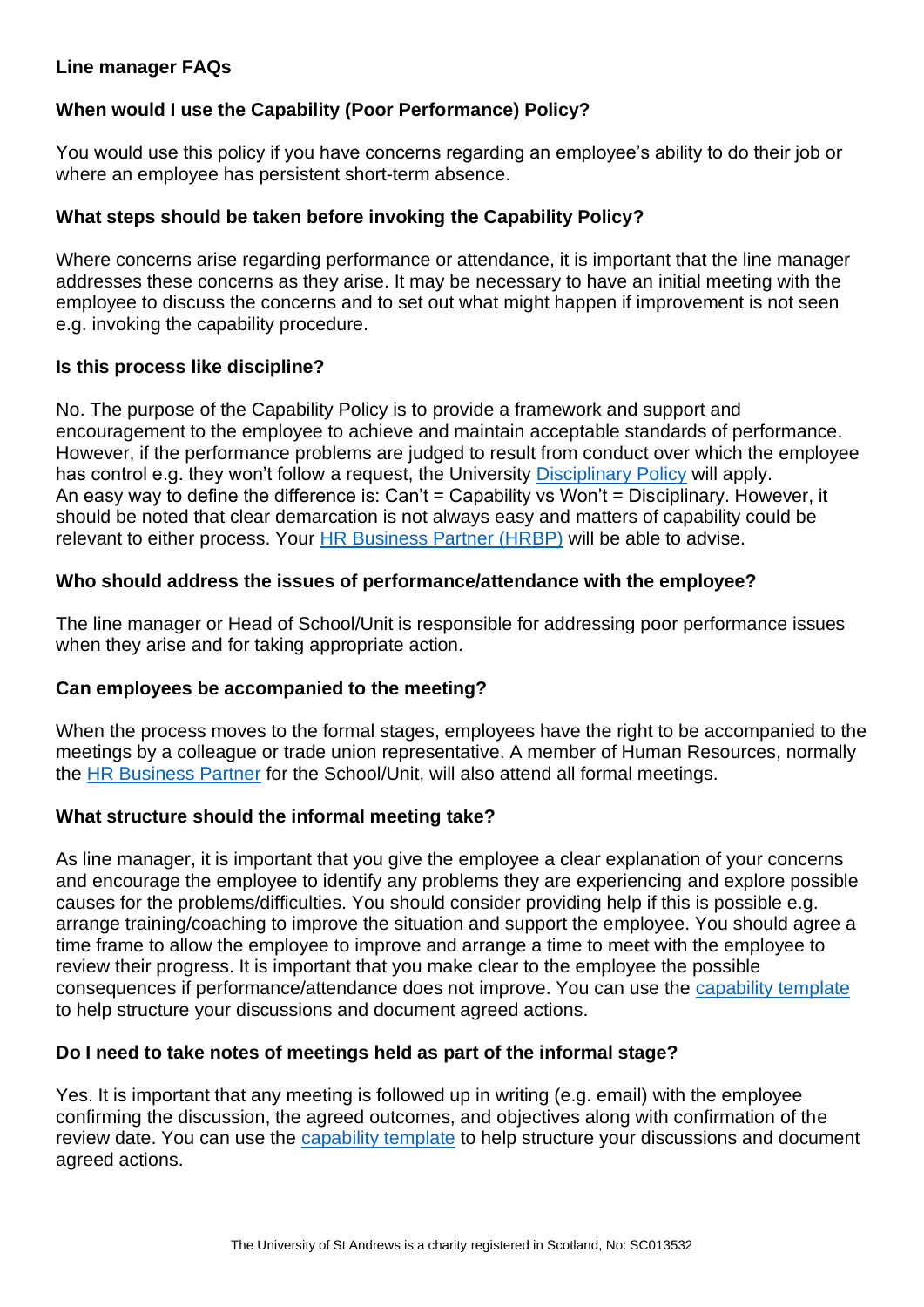## <span id="page-4-0"></span>**If performance/attendance improves following the informal discussion, what happens next?**

If there is a satisfactory outcome following the informal process, the matter will be considered resolved.

## <span id="page-4-1"></span>**Do I need to follow each step of the process?**

It is recommended that you don't miss out any stages. However, there may be occasions where the circumstances might warrant skipping steps, but advice must be sought from your [HRBP](https://www.st-andrews.ac.uk/hr/businesspartner/) before any action is taken.

## <span id="page-4-2"></span>**I started the process and performance improved so I stopped. The same issues are arising again, do I have to start at the beginning?**

Normally yes. However, much depends on how much time has passed since you closed off the initial performance management concerns. Please discuss with your [HRBP.](https://www.st-andrews.ac.uk/hr/businesspartner/)

#### <span id="page-4-3"></span>**What sort of support should I put in place to improve attendance?**

Referral to [Occupational Health](https://www.st-andrews.ac.uk/ehss/occupationalhealth/) to see if there are any underlying health conditions and if so, what measures could be put in place to support. Your [HRBP](https://www.st-andrews.ac.uk/hr/businesspartner/) will be able to advise you on this.

#### <span id="page-4-4"></span>**What sort of performance issues would lead to invoking the capability procedure?**

Any issue where you feel performance is not up to the standard expected, e.g. frequent lateness, lack of attention to detail, failure to follow local procedures/protocols, repeated mistakes.

#### <span id="page-4-5"></span>**What happens if the employee dismisses the concerns I have?**

If you can provide the employee with examples of the concerns you have to support the discussion, then the issues are unlikely to be disputed. You can then, together, explore if there are any underlying reasons for the performance issues e.g. lack of understanding, lack of training, etc and this will enable you to put together the required support.

#### <span id="page-4-6"></span>**How much time should I give an employee to improve?**

There is no specific period and it may vary depending on a number of factors e.g. complexity and frequency of the issues in question. You need to ensure that you are giving the employee a reasonable amount of time to improve their performance/attendance. An initial guide would be at least 4 weeks.

#### <span id="page-4-7"></span>**I am concerned about addressing issues of this nature in my team.**

An important part of being a manager is supporting all your employees. Not addressing concerns regarding performance/attendance with one member of the team can have an adverse impact on morale and motivation for the rest of the team. Ensure that any problems or concerns are addressed as they arise. Make sure you schedule in regular meetings with your team members so that you build rapport with your colleagues. Always have specific examples to hand e.g. an email where you don't feel the tone was appropriate, overhearing a telephone conversation, details of timekeeping when addressing concerns.